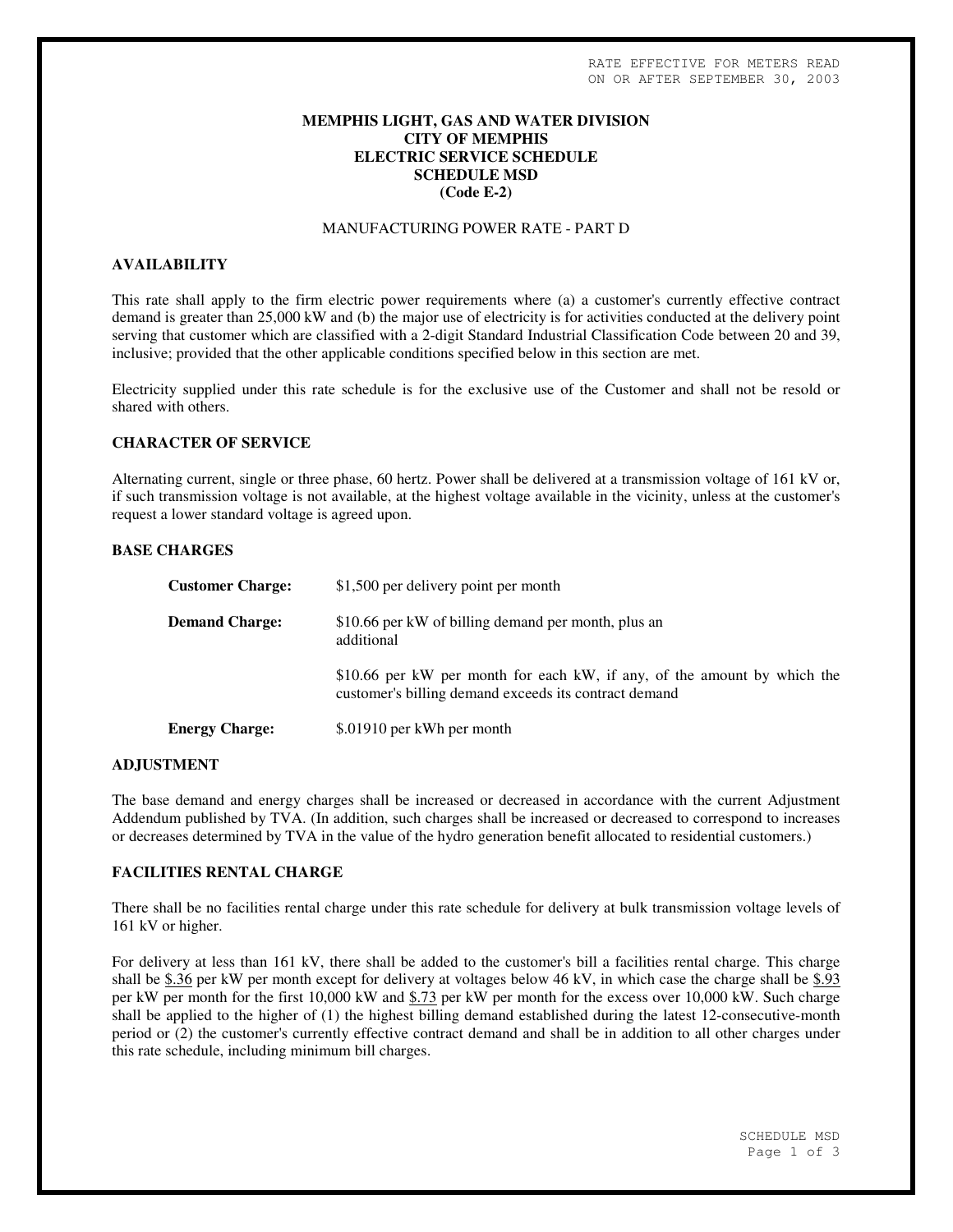## **REACTIVE DEMAND CHARGES**

If the reactive demand (in KVAR) is lagging during the 30-consecutive-minute period beginning or ending on a clock hour of the month in which the customer's highest metered demand occurs, there shall be added to the customer's bill a reactive charge of \$1.46 per KVAR of the amount, if any, by which the reactive demand exceeds 33 percent of such metered demand. If the reactive demand (in KVAR) is leading during the 30 consecutive minute period beginning or ending on a clock hour of the month in which the customer's lowest metered demand (excluding any metered demands which are less than 25 percent of the highest metered demand) occurs, there shall be added to the customer's bill a reactive charge of  $$1.14$  per KVAR of the amount of reactive demand. Such charges shall be in addition to all other charges under this rate schedule, including minimum bill charges.

## **DETERMINATION OF DEMAND**

Division shall meter the demands in kW of all customers served under this rate schedule. The metered demand for any month shall be the highest average during any 30-consecutive-minute period beginning or ending on a clock hour of the month of the load metered in kW, and such amount shall be used as the billing demand, except that the billing demand for any month shall in no case be less than the sum of  $(1)$  30 percent of the first 5,000 kW and  $(2)$  40 percent of the next 20,000 kW and (3) 50 percent of the next 25,000 kW, (4) 60 percent of the next 50,000 kW, (5) 70 percent of the next 100,000 kW, (6) 80 percent of the next 150,000 kW, and (7) 85 percent of all kW in excess of 350,000 kW of the higher of the currently effective contract demand or the highest billing demand established during the preceding 12 months.

## **MINIMUM MONTHLY BILL**

The monthly bill under this rate schedule, excluding any facilities rental charges and any reactive charges, shall not be less than the sum of (1) the base customer charge, (2) the base demand charge, as adjusted (but excluding the additional portion thereof applicable to excess of billing

demand over contract demand) applied to the customer's billing demand, and (3) the base energy charge, as adjusted, applied to the customer's energy takings.

Division may require minimum bills higher than those stated above.

#### **CONTRACT REQUIREMENT**

Division shall require contracts for all service provided under this rate schedule. The contract shall be for an initial term of at least 5 years and any renewals or extensions of the initial contract shall be for a term of at least 5 years. The contract shall have provision for termination after the initial term or at any time during the second term upon at least 3 years' written notice. After 10 years of service, any such contract for the renewal or extension of service may provide for termination upon not less than 16 months' notice. The customer shall contract for its maximum requirements, which shall not exceed the amount of power capable of being used by customer, and Division shall not be obligated to supply power in greater amount at any time than the customer's currently effective contract demand. If the customer uses any power other than that supplied by Division under this rate schedule, the contract may include other special provisions. The rate schedule in any power contract shall be subject to adjustment, modification, change, or replacement from time to time as provided under the power contract between Division and TVA.

#### **PAYMENT**

Above rates and charges are net. In the event that any bill is not paid on or before the delinquent date shown on bill, there shall be added to the bill an amount equal to 5 percent on the first \$250.00 of the bill plus one percent on any portion of the bill exceeding \$250.00; to any amount remaining unpaid 30 days after the delinquent date of the bill, there shall be added a penalty of one percent, and an additional one percent shall be added at the end of each successive 30-day period until the amount is paid in full.